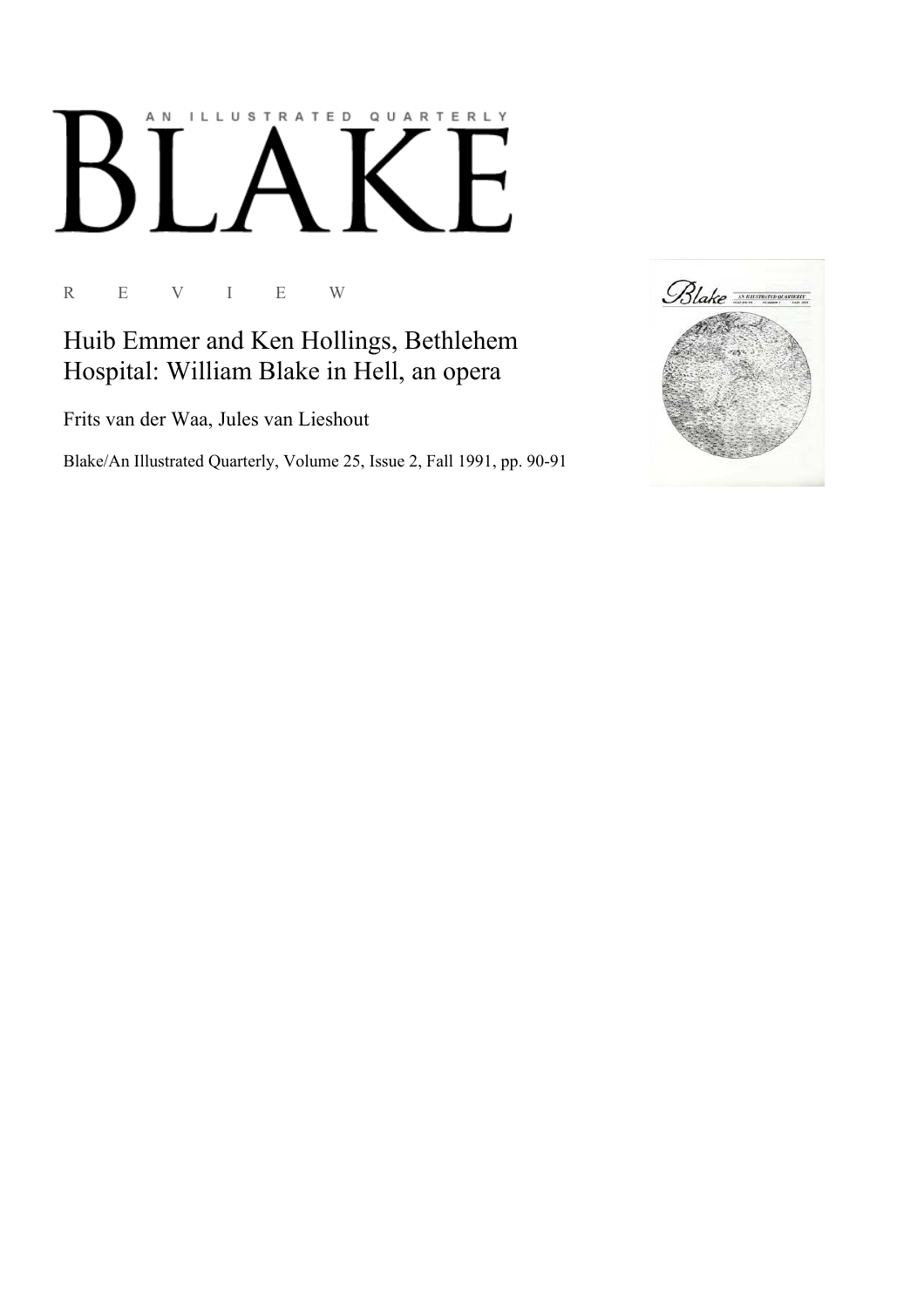the graphic part, indispensable contributors to any serious comprehensive reading. Thus we get embarrassing special pleading over the use of the term "cruel fire" in a draft version of the poem: though "coloured," the epithet "cruel"

is actually non-committal. Fierce strength, causing injury and pain, may be cruel but does not always on that account become evil: everything depends on the motive, the occasion, the result. . . . War also in a defensive noble cause cannot be condemned merely because of the cruelty it involves. (129)

Sethna does not realize how increasingly un-Blakean his reading becomes the more he seeks to defend it by such arguments. Clearly, the drafts are an inconvenience to Sethna, as is the illustration, which he justifies in the end only as being enigmatic, as a kind of refusal to illustrate.

The book's longest and most tedious chapter, the sixth, is headed "The Poem in the General Context of Blake's Work," in which Sethna sees his task essentially in the terms of one defending a thesis at all costs: "We have to support our identification of his beast of prey by whatever links up with our poem from outside it in the context of this work." The results are predictable. He begins, however, by quoting C. M. Bowra's discussion of the poem in *The Romantic Imagination* (1957), which he finds "excellent in several respects, but.. . quite astray at one place" and suffering from "an all-round shortcoming in that it pitches the Christ-significance of the Tyger too low." Bowra, like most of the rest of us, considered that the time "when the stars threw down their spears" was "in some enormous crisis when the universe turned round in its course and began to move from light to darkness";

Sethna restricts the crisis to Heaven's enemies, not involving Heaven itself. Once again, he does not perceive how un-Blakean this sounds. In the chapter as a whole, as in the Milton chapter, much material helpful to an understanding of "The Tyger" is drawn conveniently together in one place, but —most inconveniently—it is used to support a radical misunderstanding.

Chapter 7 offers a brief "Retrospect" of the thesis and acknowledges that the proposed reading is, insofar as it projects a terribly shining wrathful Christ, shocking:

The poet is profoundly shaken, almost bewildered, because, as Milton tells us, the revolted angels, after being mercilessly vanquished, were spared annihilation only to be everlastingly banished from Heaven by one who, though remaining gloriously divine, seems to out-Satan Satan in dreadful power—the deity who is no longer Christ the Lamb but Christ the Tyger.

For Sethna, we find, the poem is an affirmative not a subversive one, but then, he had not heard about the need to take into account "point of view and context": Blake's questioner is simply Blake for him. There is a certain complacency in this conclusion, as there is in Raine's letter of 1979, in which after listing her main points of difference with Sethna, she writes: "But that does not lessen the pleasure with which I read your thoughts on the poem you and I both love and have studied perhaps more carefully than anyone else living in the present world of generation." Even in 1979, I am happy to say, that was very far from being the case. I would be even happier if I could say that we also are entirely free these days from the arrogance of believing that our own more up-to-date studies are alone the adequate ones.

*Opera on William Blake Destroyed by Its Own Radicalism* 

*Bethlehem Hospital: William Blake in Hell,* Opera by Huib Emmer and Ken Hollings, performed by-Theatre Group 'Hollandia,' under the supervision of Johan Simons and Lucas Vis. Psychiatric Centre 'Vogelenzang' Bennebroek. Performances through 25th of October.

Reviewed by Frits van der Waa, trans, by Jules van Lieshout

The task that Huib Emmer and Ken<br>Hollings have set themselves in he task that Huib Emmer and Ken their opera *Bethlehem Hospital* is not a small one. The starting-point was the work and character of the English visionary poet and graphic artist William Blake. The problem raised is ethical, and deals with the human soul as an intersection of lofty and crude instincts. The events take place in the madhouse where Blake, according to a fictitious story, is supposed to have spent the last thirty years of his life.

It was predictable that the result would stick in the throat. That it has turned so unpalatable is a disappointment, nevertheless.

The nicest thing one can say about *Bethlehem Hospital is* that the piece is destroyed by its own radicalism. The granite-like idiom of composer Emmer, the juxtaposition of speech and song, the decision to put the performance into the hands of a theatre group, and even the choice to perform the opera "on location"—in the chapel